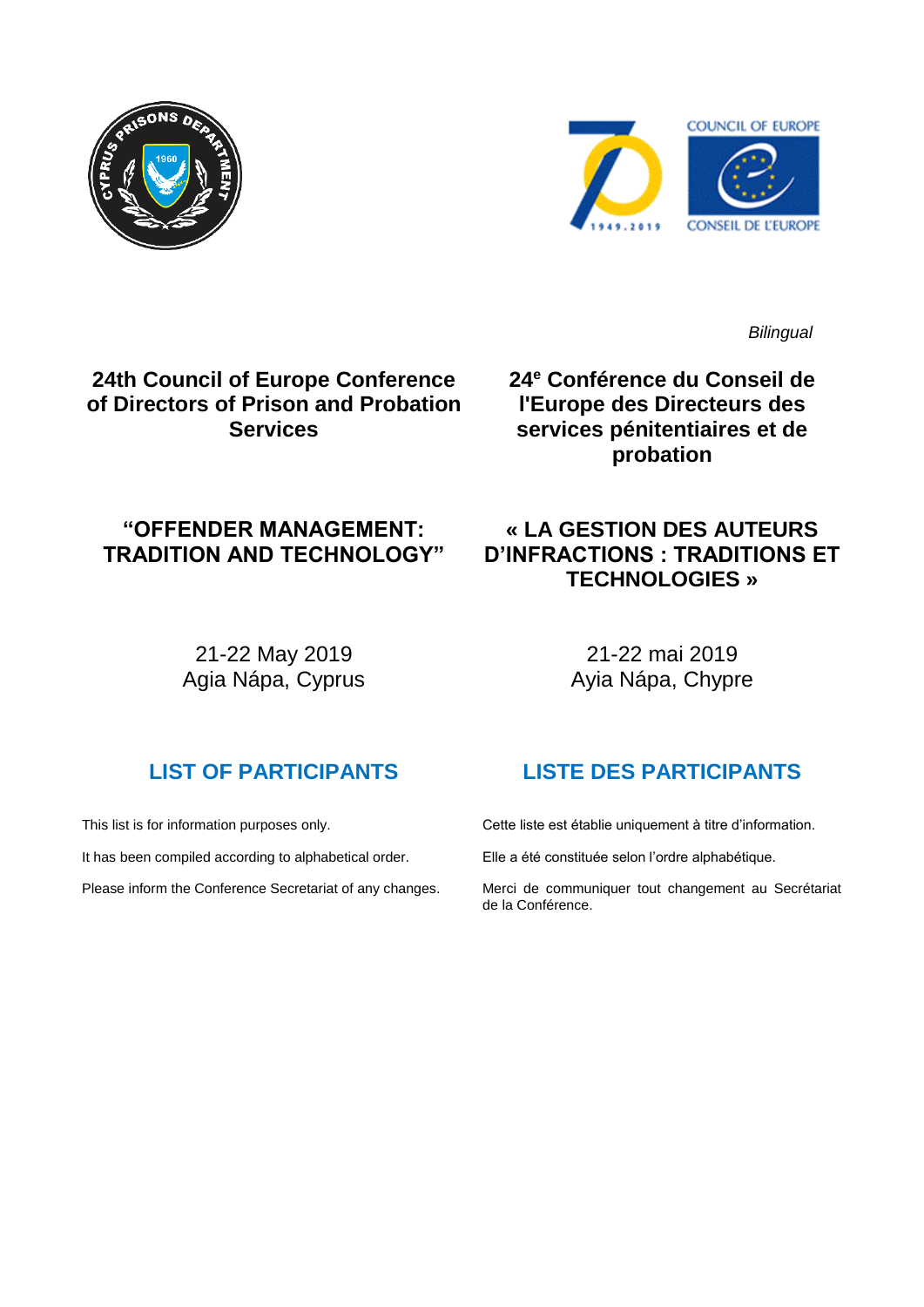#### **COUNCIL OF EUROPE MEMBER STATES ÉTATS MEMBRES DU CONSEIL DE L'EUROPE**

### **ALBANIA / ALBANIE**

Mr Erlis HERENI, Adviser to Director General, General Directorate of Probation Service, Tirana

Mr Agim ISMAILI, Director General, General Directorate of Prisons, Tirana

#### **BELGIUM / BELGIQUE**

Mme Annie DEVOS, Administratrice générale des Maisons de Justice, Fédération Wallonie-Bruxelles

Mr Hans DOMINICUS, Head of Probation Division, Probation Service (Houses of Justice) Flemish Government Brussels

M. Alexis DOUFFET, Directeur de prison, Belgian prison administration, Bruxelles

M. Pedro FERREIRA MARUM, Directeur général adjoint, Administration générale des Maisons de Justice, Bruxelles

Mr Benny GOEDBLOED, Attaché ITC, Direction Générale Etablissements Pénitentiaires, Zulte

Ms Kathleen VAN DE VIJVER, Coordinator International Projects Spokeswoman, Coordinator Cellmade Flanders, Belgian Prison Service, Brussels

Ms Els VAN HERCK, advisor-general, Belgian Prison Service, Brussels

Mr Steven VAN DE STEENE, Technology for Corrections Expert & Researcher, Smart Corrections, Aalter

Mr Rudy VAN DE VOORDE, Director-general, Belgium Prison Service, Brussels

#### **BOSNIA AND HERZEGOVIA / BOSNIE HERZÉGOVINE**

Mr Dragan GRANZOV, \*\*\*APOLOGISED/EXCUSÉ\*\*\* Head of the Detention unit of the Court BiH, Ministry of Justice, Sarajevo

Mr Frano MARJANOVIC, \*\*\*APOLOGISED/EXCUSÉ\*\*\* Inspector for monitoring the realization of the rights of persons deprived of their liberty, Ministry of Justice, Sarajevo

#### **BULGARIA / BULGARIE**

Mr Vasil MILADINOV, Director General, General Directorate Execution of Sentences, Sofia

Ms Nadya RADKOVSKA, Head of the Department for International Relations and Training of Staff, General Directorate Execution of Sentences, Ministry of Justice, Sofia

#### **CROATIA / CROATIE**

Ms Martina BARIĆ, Head of Service of Special Treatment Programs, Ministry of Justice, Prison System Directorate, Head Office, Zagreb, Republic of Croatia

Ms Jana ŠPERO, Assistant Minister, Directorate for Prison System and Probation, Ministry of Justice, Zagreb, Republic of Croatia

### **CYPRUS / CHYPRE**

Mr Andreas AGATHOCLEOUS, Prison Officer, Cyprus Prison Department, Nicosia

Ms Anna ARISTOTELOUS, Director of Cyprus Prison Department, Nicosia

Mr Demos CONSTANTINO, Prison Officer, Cyprus Prison Department, Nicosia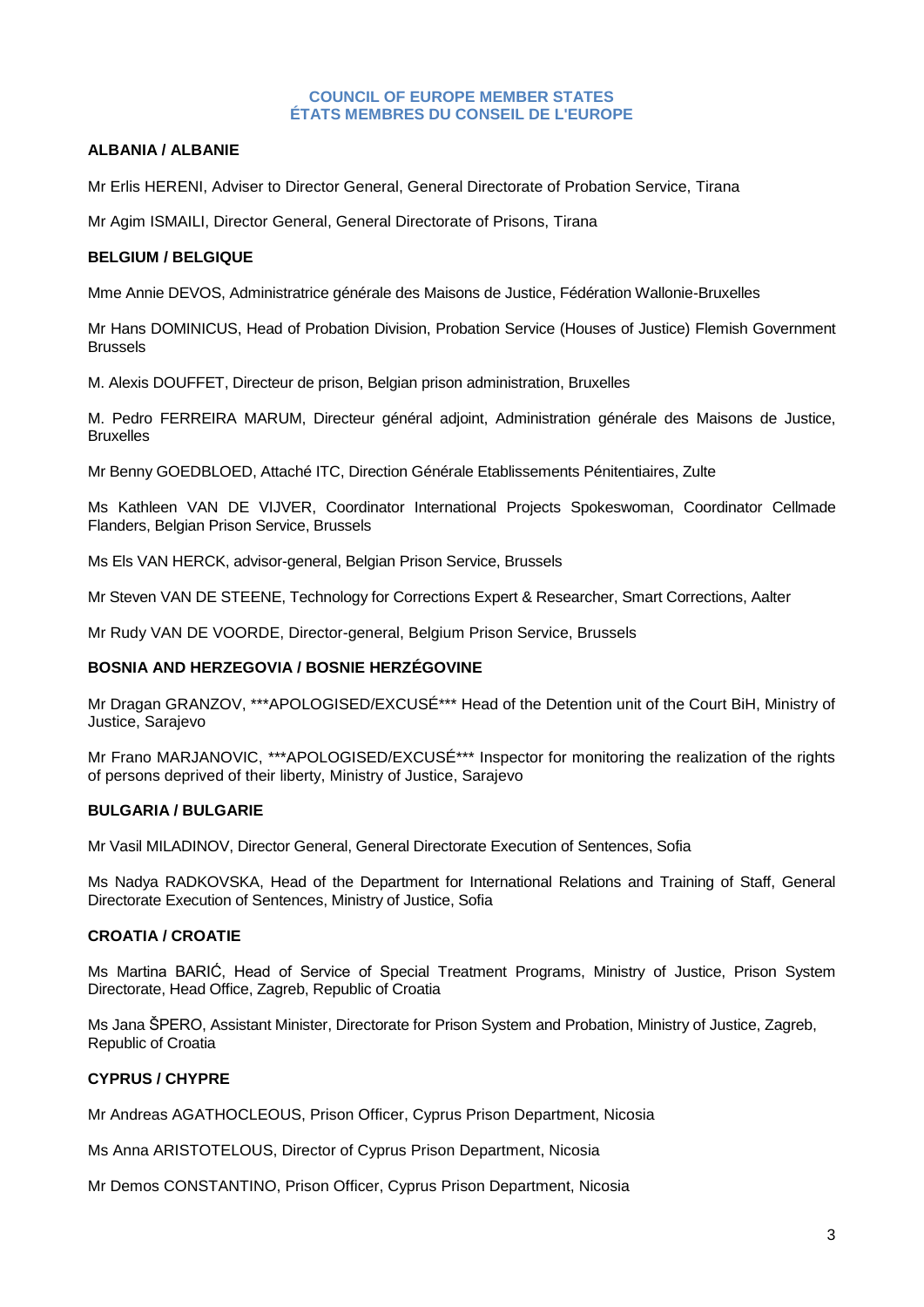Ms Athena DEMETRIOU, Act. Senior Prison Officer, Cyprus Prison Department, Nicosia

Ms Erica ERODOTOU, Prison Officer, Cyprus Prison Department, Nicosia

Ms Maria NEOPHYTO, Prison Officer, Cyprus Prison Department, Nicosia

Ms Niki ORTHODOXOU, Prison Officer, Cyprus Prison Department, Nicosia

Mr Antonis PARASKEVA, Prison Officer, Cyprus Prison Department, Nicosia

Mr Iakovos STYLIANOU, School coordinator of Cyprus Department, Nicosia

Ms Efi SOFOCLEOUS, Prison Officer, Cyprus Prison Department, Nicosia

Mr Tasos TRATTONIKOLAS, Prison Officer, Cyprus Prison Department, Nicosia

Mr Panayiotis TSOLIAS, Prison Officer, Cyprus Prison Department, Nicosia

Ms Agathi VALANIDOU, Dr, Assistant Director of the Mental Health Department of the Central Prison, Cyprus Prison Department, Nicosia

Ms Maria YIANGOPOULOU, Police Officer, Cyprus Prison Department, Nicosia

## **CZECH REPUBLIC / RÉPUBLIQUE TCHÈQUE**

Mr Petr DOHNAL, Director General, Prison Service of the Czech Republic, Prague

Ms Andrea MATOUŠKOVÁ, Director General, Probation and Mediation Service, Prague

Mr Tomáš OLŠAR, Head of External Relations Unit, Prison Service, Prague

Mr Marek TKÁČ, Deputy Director FOR Expert Affairs, Probation and Mediation Service, Prague

### **DENMARK / DANEMARK**

Mr Peter Westh CHRISTENSEN, Head of Development, Department of the Prison and Probation Service, Copenhagen

Mr Thorkild FOGDE, Director-General, Department of the Prison and Probation Service, Copenhagen

### **ESTONIA / ESTONIE**

Ms Kristel FLOREN, Adviser, Prison Service, Department of Prisons of the Ministry of Justice, Jõhvi

Mr Priit KAMA, Deputy Secretary General, Head of Prison Service, Department of Prisons of the Ministry of Justice, Jõhvi

### **FINLAND / FINLANDE**

Mr Pauli NIEMINEN, Development Director, Criminal Sanctions Agency, Helsinki

Mr Mika PELTOLA, Coordinator for International Affairs, Criminal Sanctions Agency, Helsinki

Ms Satu RAHKILA, Senior Specialist, Client Work and Activities, Central Administration, Criminal Sanctions Agency, Helsinki

### **FRANCE**

Mme Nathalie BOISSOU, Directrice des services pénitentiaires, (administration pénitentiaire française), Coordinatrice thématique adjointe au sein du programme El PAcCTO (Programme européen de Lutte contre la criminalité organisée transnationale) Madrid, Espagne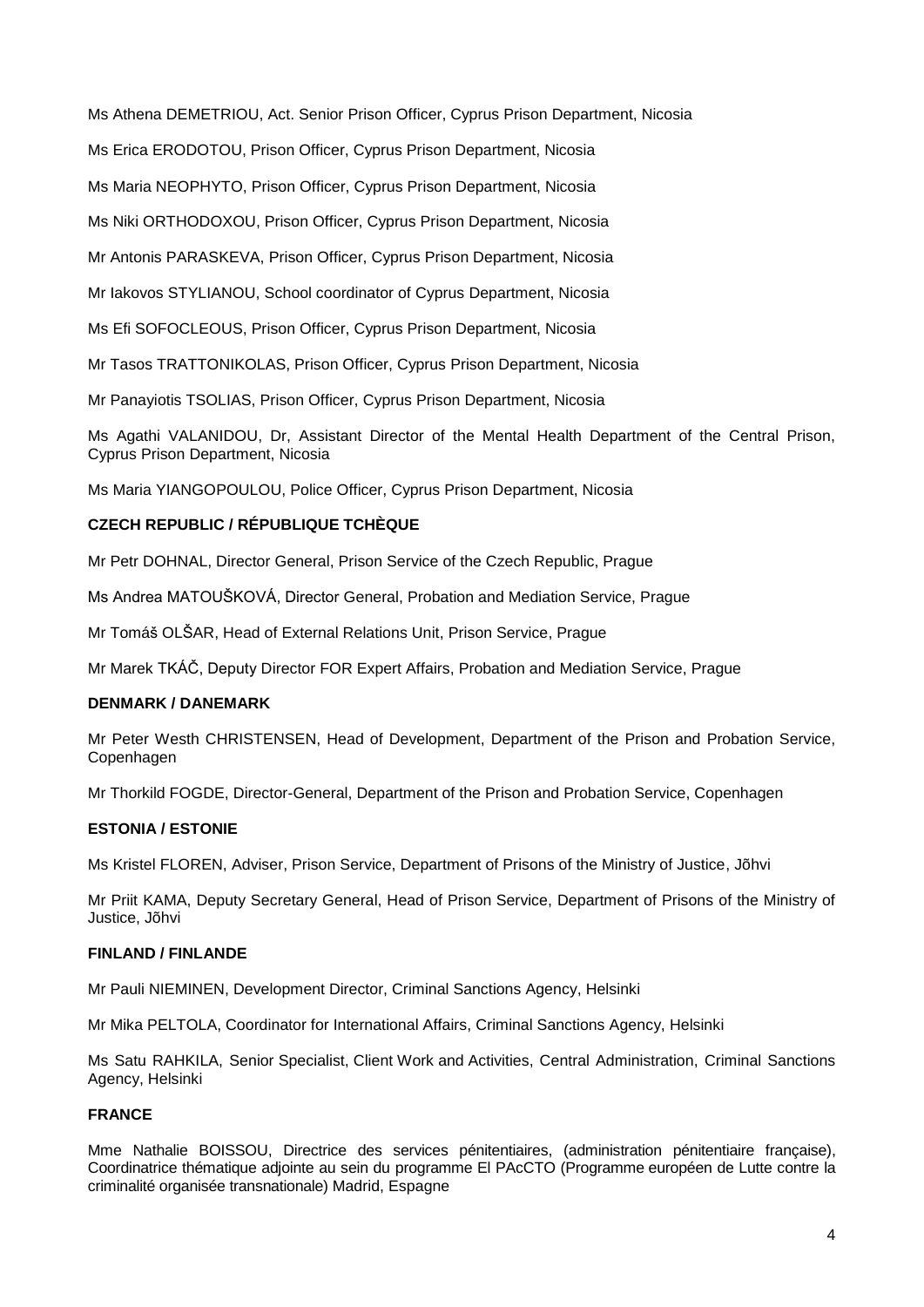Mme Maud DAYET, Chef de section accompagnement et évaluations des métiers en établissements pénitentiaires, Ministère de la Justice, Paris

M. Romain PERAY, Directeur des services pénitentiaires, sous-directeur des missions, Direction de l'administration pénitentiaire, Ministère de la Justice, Paris

#### **GERMANY / ALLEMAGNE**

Mr Daniel WOLTER, Director, DBH-Association for Social Work, Criminal Law and Criminal Policy (NGO), Köln

#### **GREECE / GRÈCE**

Ms Maria ANAGNOSTAKI, Scientific advisor at the office of the Secretary General for Crime Policy, Ministry of Justice, Transparency and Human Rights, Athens

Mr Nikolaos KOULOURIS, Assistant Professor in Social Policy and Offenders' Custodial and Non-Custodial Treatment, Department of Social Administration and Political Science, Democritus University of Thrace, Komotini

Mr Nikolaos VARVATAKOS, Member of the secretariat, EPANODOS (official body for post-penitentiary care, supervised by the Ministry of Justice, Transparency and Human Rights), Athens

#### **HUNGARY / HONGRIE**

Mr Attila HORVÁTH, Head of Department, Hungarian Prison Service, Budapest

Mr Attila JUHÁSZ, Prison Governor, Senior member, Heves County Penal Institute, Eger

Mr Balázs Antal NAGY, Head of the Secretariat, Hungarian Prison Service, Budapest

Mr Tamás TÓTH, Director General, Hungarian Prison Service, Budapest

#### **IRELAND / IRLANDE**

Ms Caron McCAFFREY, Department of Justice and Equality (Ireland)

Mr Vivian GEIRAN, Director, Irish Probation Service, Dublin

#### **ITALY / ITALIE**

Mr Andrea BECCARINI, Officer, Unit of International Relations, Department of Penitentiary Administration Ministry of Justice, Rome

Ms Lina DI DOMENICO, Deputy Head of Department, Department of Penitentiary Administration, Ministry of Justice Rome

Mme Anna FERRARI \*\*\*APOLOGISED/EXCUSÉE\*\*\* Magistrat, Ministère de la Justice, Département pour la Justice des Enfants, et les Mesures appliquées dans la Communauté, Direction Générale de l'exécution pénale de la Probation, Rome

### **LATVIA / LETTONIE**

Mr Mihails PAPSUJEVICS, Director, State Probation Service of Latvia, Riga

#### **LITHUANIA / LITUANIE**

Ms Zydre LEBEDEVIENE, International cooperation, Prison Department, Vilnius

Mr Valerij VINCUKEVIC, Acting Director General, Prison Department, Vilnius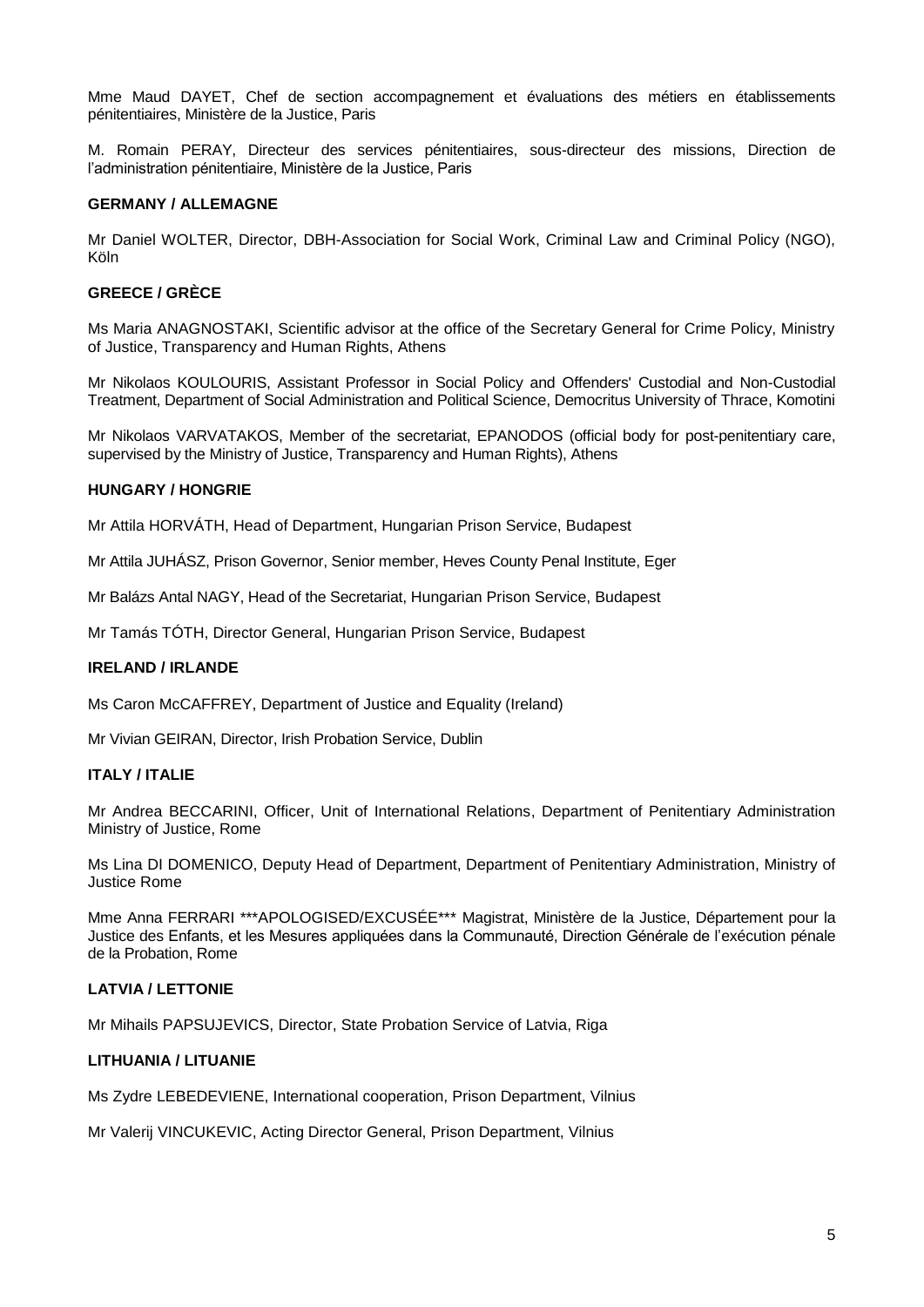#### **LUXEMBOURG**

Mme Susie KIRCH, Chef du Département inspection interne et surveillance, Data Protection Officer, Direction de l'administration pénitentiaire, Strassen

#### **MALTA / MALTE**

Ms Myriam SEVASTA, Director, Department of Probation and Parole, Marsa

#### **REPUBLIC OF MOLDOVA / [RÉPUBLIQUE DE MOLDOVA](http://intranet.coe.int/jahia/Jahia/lang/en/Accueil/Protocol/Diplomatic_missions_and_Protocol_Lists/Diplomatic_Missions_#Moldova)**

Mr Vladislav BUSMACHIU, International cooperation officer, National Administration of Penitentiary of Moldova, Chisinau

Mr Andrei IAVORSCHI, Director, National Probation Inspectorate, Chisinau

Mr Serghei DEMCENCO, Acting Director, National Administration of Penitentiary of Moldova, Chisinau

#### **THE NETHERLANDS / PAYS-BAS**

Ms Helma BLANKMAN, Senior Policy Adviser, Custodial Services Agency, Amsterdam

Ms Marjoiry BONN, Senior Legal Adviser, Ministry of Justice and Security, The Hague

Mr Gert MOL, Manager Statistics and policy analysis, Reclassering Nederland, Utrecht

Ms Deborah THOMPSON, Policy Advisor, Reclassering Nederland, Rhoon

Mr Jan Steven VAN WINGERDEN, CEO, ODSecurity, Leeuwarden

Ms Sanne VERHOEF, Policy Advisor, Dutch Custodial Institutions Agency

#### **NORTH MACEDONIA / MACÉDOINE DU NORD**

Ms Daniela MALIJANSKA-MITEVSKA, ICRC representative in North Macedonia, (to be assisting the Director for execution of sanctions of North Macedonia), Skopje

Mr Jovica STOJANOVIC, Director, Directorate for Execution of Sanctions, Ministry of Justice, Skopje

#### **NORWAY / NORVÈGE**

Mr Jan-Erik SANDLIE, Deputy Director General, Directorate of Norwegian Correctional Service, Lommedalen

#### **POLAND / POLOGNE**

Mr Aleksander CZYŻOWICZ, 1st Lt., Senior Inspector, Central Board of Prison Service, Polish Prison Service, Warsaw

Mr Jacek KITLIŃSKI, Director General of Polish Prison Service, Central Board of Prison Service, Warsaw

Mr Mirosław PRZYBYLSKI, Director of the Department of Sentences Execution and Probation, Judge, Ministry of Justice, Warsaw

Mr Robert TYPA, Minister Counsellor, Ministry of Justice of the Republic of Poland, Warsaw

#### **PORTUGAL**

Mr Rómulo MATEUS, Director General, Directorate General of Reintegration and Prison Services, Lisbon

Mr Jorge MONTEIRO, Head of Service, Directorate-General of Reintegration and Prison Services, Lisbon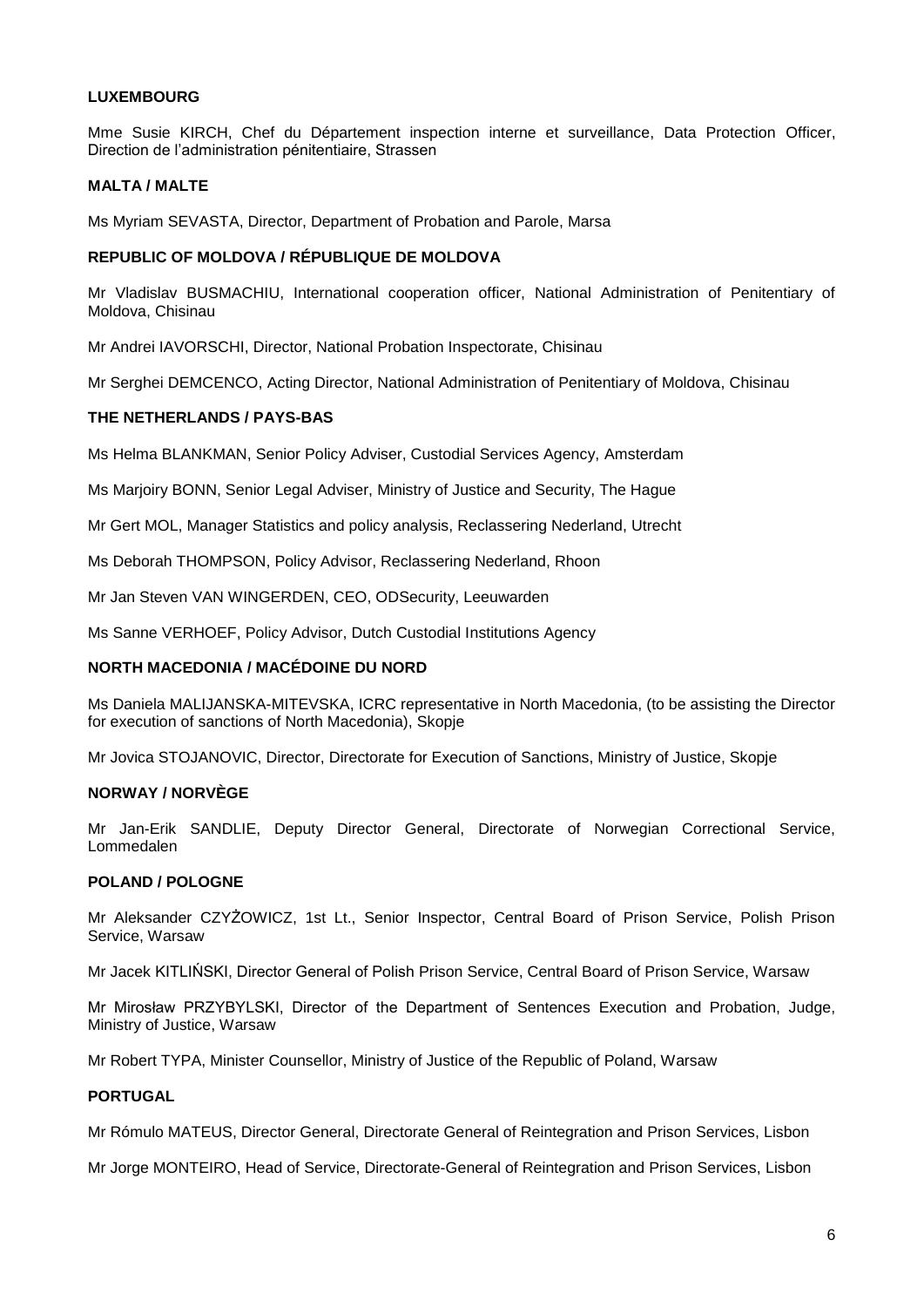#### **ROMANIA / ROUMANIE**

Mr Liviu TOADER, General Director, National Probation Directorate, Bucharest

### **RUSSIAN FEDERATION / FÉDÉRATION DE RUSSIE**

Mr Gennadii KORNIENKO, Director, Federal Penitentiary Service, Moscow

Mr Valery MAKSIMENKO, Deputy Director, Federal Penitentiary Service, Moscow

Mr Kirill KARTSEV, Officer, International Department, Federal Penitentiary Service, Moscow

### **SLOVAK REPUBLIC / RÉPUBLIQUE SLOVAQUE**

Ms Dominika GUBÁŇOVÁ, Senior Officer for International Co-operation, Corps of Prison and Court Guard, Bratislava

Mr Milan IVAN, Director General, Corps of Prison and Court Guard, Bratislava

#### **SLOVENIA / SLOVÉNIE**

Mr Robert FRIŠKOVEC, Secretary, International Co-operation, Prison Administration, Ljubljana

Ms Danijela MRHAR PRELIĆ, Acting Director, Slovenia Probation Administration, Ljubljana

#### **SWEDEN / SUÈDE**

Mr Håkan KLARIN, CIO, Swedish Prison and Probation Services, Norrköping

Ms Maria LINDSTRÖM, Liaison and Policy Offer CEP/Governor Swedish Prison and Probation Service, **Stockholm** 

#### **SWITZERLAND / SUISSE**

Mr Marcelo AEBI, Professor and Vice-Director, Université de Lausanne

Mr Michael BRAUNSCHWEIG, Chief physician of the Psychiatric-Psychological Service (PPS) of the Office for the Execution of Penal Sentences and Justice of the Canton Zürich

Mr Ronald GRAMIGNA, Head of the Unit for the execution of Sentences and Measures, Federal Office of Justice, Bern

Mr Dominik LEHNER, **Chair of the PC-CP**, President, Expert Committee on Offender Risk Assessment Northwest & Central Switzerland, Basel

#### **UKRAINE**

Mr Denys CHERNYSHOV, Deputy Minister of Justice, Ministry of Justice of Ukraine, Kyiv

#### **UNITED KINGDOM / ROYAUME-UNI**

Mr Paul DORAN, Director of Rehabilitation for Probation Board for Northern Ireland, Probation Board for Northern Ireland, Belfast

Ms Victoria KNIGHT, Senior Research Fellow, De Montfort University, Leicester

Ms Cheryl LAMONT, Chief Executive, Probation Board for Northern Ireland, Belfast

Ms Geraldine O'HARE, Director of Rehabilitation, Probation Board for Northern Ireland, Belfast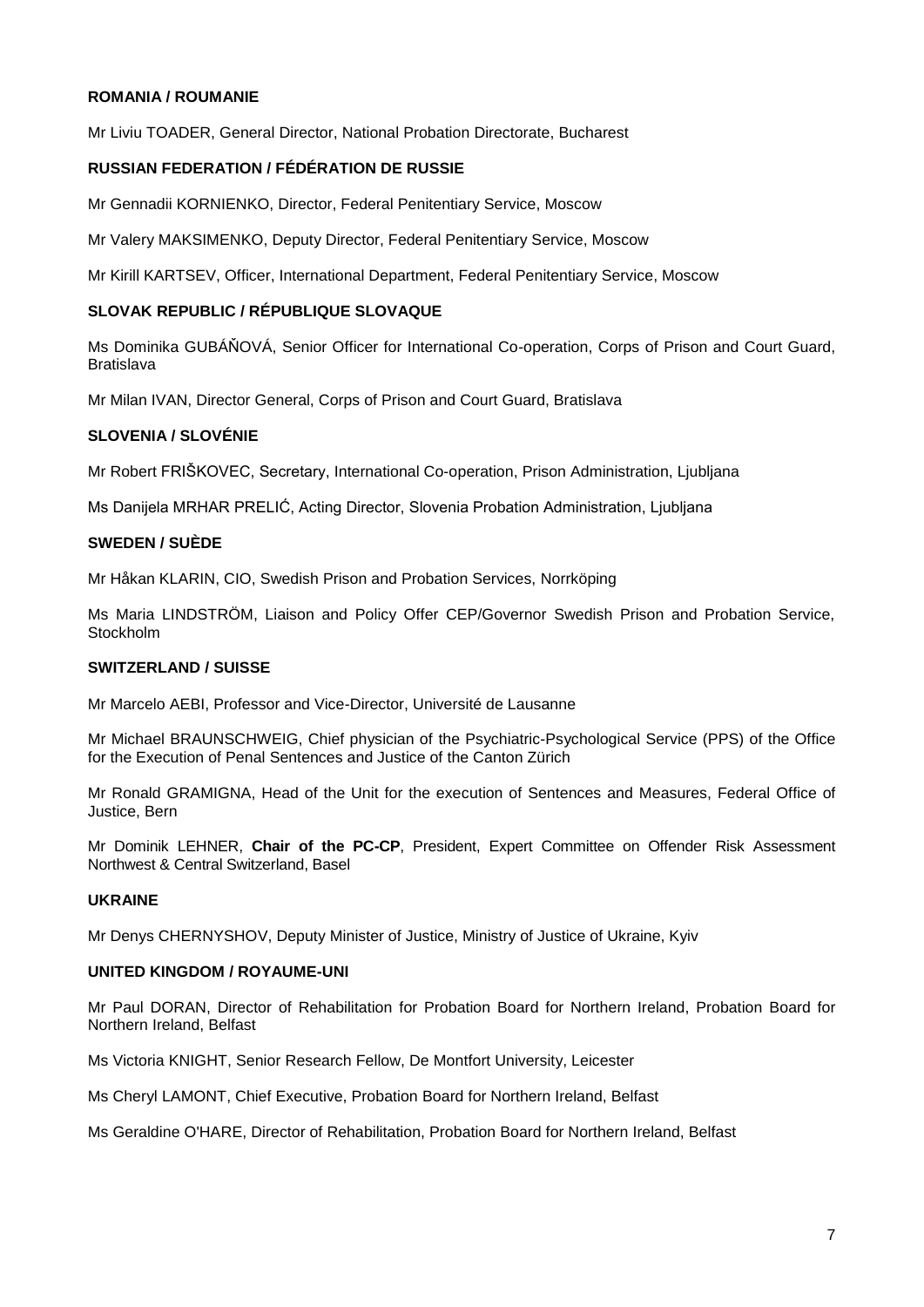#### **REPRESENTATIONS HAVING OBSERVER STATUS WITH THE PARLIAMENTARY ASSEMBLY / REPRÉSENTATIONS AYANT LE STATUT D'OBSERVATEUR AUPRÈS DE L'ASSEMBLÉE PARLEMENTAIRE**

## **BELARUS / BÉLARUS**

Mr Vitali DZISKO, Advisor-Consultant of the Constitutional Law Unit, Department of the Constitutional and International Law, The National Centre of Legislation and Legal Research of the Republic of Belarus, Minsk

#### **OTHER PARTICIPANTS / AUTRES PARTICIPANTS INTERNATIONAL ORGANISATIONS / ORGANISATIONS INTERNATIONALES**

#### **CONFEDERATION OF EUROPEAN PROBATION / CONFÉDÉRATION DE LA PROBATION EUROPÉENNE (CEP)**

Ms Maria LINDSTRÖM, Liaison and Policy Offer CEP/Governor Swedish Prison and Probation Service, Stockholm, Sweden

Mr Willem VAN DER BRUGGE, Secretary General, Confederation of European Probation (CEP), Utrecht, The **Netherlands** 

#### **EUROPEAN ORGANISATION OF PRISON AND CORRECTIONAL SERVICES (EuroPris) / ORGANISATION EUROPÉENNE DE LA PRISON ET DES SERVICES CORRECTIONNELS (EuroPris)**

Ms Kirsten HAWLITSCHEK, Executive director, EuroPris, The Netherlands

Mr Hans MEURISSE, Senior Adviser / International Expert, EuroPris, The Netherlands

#### **INTERNATIONAL CORRECTIONS AND PRISONS ASSOCIATION (ICPA)**

Mr Fraser BRYANS, Business Manager, Brussels, Belgium

#### **INTERNATIONAL COMMITTEE OF THE RED CROSS (ICRC) / COMITÉ INTERNATIONAL DE LA CROIX ROUGE (CICR)**

Mr Mykhailo ISKRA, Detention Field Officer/Prison System Advisor, International Committee of the Red Cross (ICRC), Kiev, Ukraine

Mr Stephen JOHNSTON, Regional Prison Adviser, International Committee of the Red Cross (ICRC), Kiev, Ukraine

## **MODERATORS / MODÉRATEURS**

Ms Martina BARIĆ, Head of Service for Special Treatment Programs, Ministry of Justice, Prison System Directorate, Head Office, Republic of Croatia

Mme Nathalie BOISSOU, Directrice des services pénitentiaires, (administration pénitentiaire française), Coordinatrice thématique adjointe au sein du programme El PAcCTO (Programme européen de Lutte contre la criminalité organisée transnationale) Madrid, Espagne

Mme Annie DEVOS, Administratrice générale des Maisons de Justice, Fédération Wallonie-Bruxelles, Belgique

Mr Robert FRIŠKOVEC, Secretary, International Co-operation, Prison Administration, Republic of Slovenia

Mr Attila JUHÁSZ, **Vice-Chair of the PC-CP**, Prison Governor, Senior member, Heves County Penal Institute, **Hungary** 

Mr Nikolaos KOULOURIS, Assistant Professor in Social Policy and Offenders' Custodial and Non-Custodial Treatment, Department of Social Administration and Political Science, Democritus University of Thrace, Komotini, Greece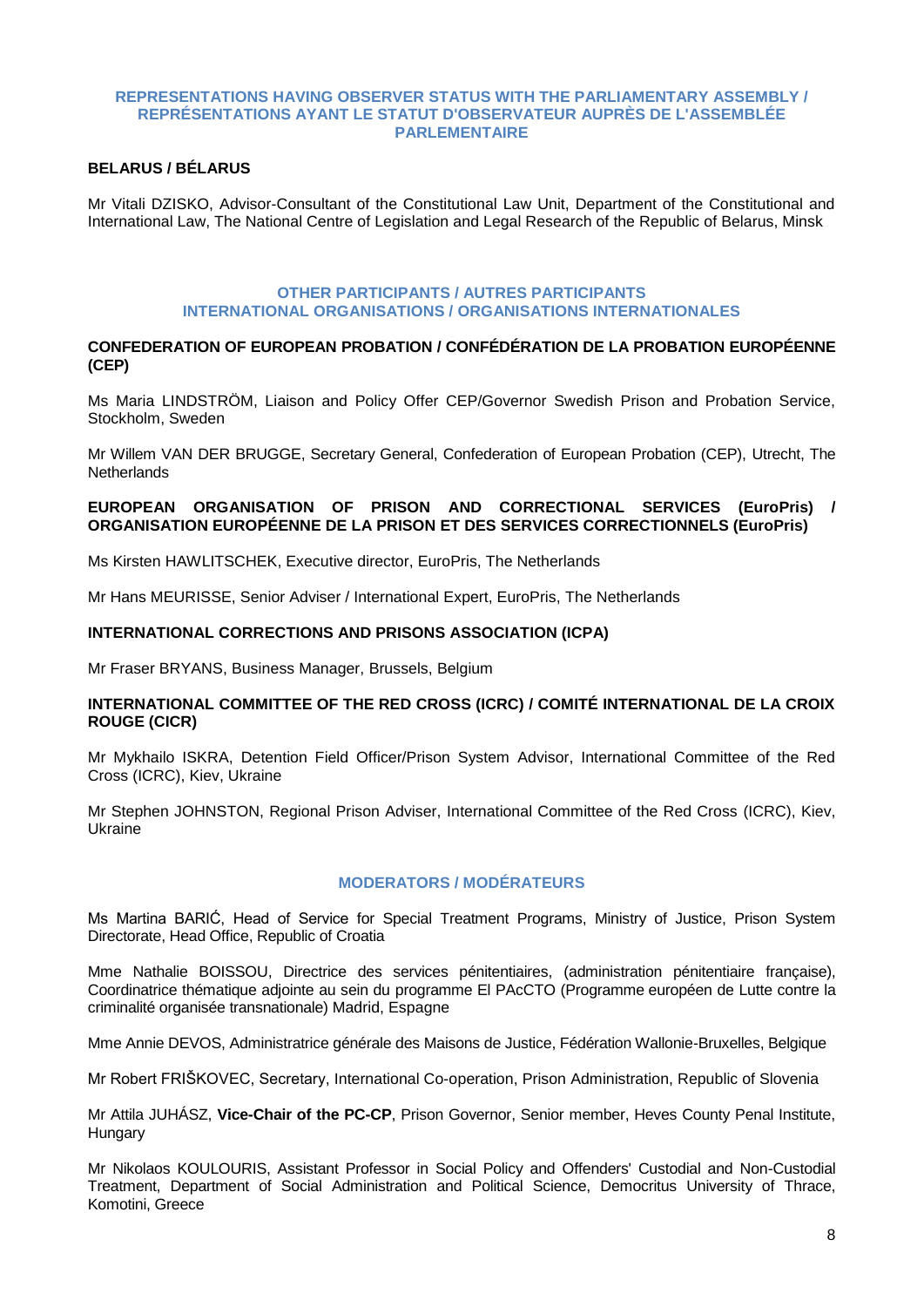Mr Dominik LEHNER, **Chair of the PC-CP**, President, Expert Committee on Offender Risk Assessment Northwest & Central Switzerland, Basel, Switzerland

Mr Hans MEURISSE, Senior Adviser / International Expert, EuroPris, The Netherlands

Ms Nadya RADKOVSKA, Head of the Department for International Relations and Training of Staff, General Directorate Execution of Sentences, Ministry of Justice, Bulgaria

Mr Willem VAN DER BRUGGE, Secretary General, Confederation of European Probation (CEP), Utrecht, The **Netherlands** 

#### **SPEAKERS / ORATEURS**

Mr Marcelo AEBI, Professor and Vice-Director, Université de Lausanne, Suisse

Ms Maria ANAGNOSTAKI, Scientific advisor at the office of the Secretary General for Crime Policy, Ministry of Justice, Transparency and Human Rights, Athens, Greece

Ms Anna ARISTOTELOUS, Director of Cyprus Prison Department, Nicosia, Cyprus

Mr Michael BRAUNSCHWEIG, Chief physician of the Psychiatric-Psychological Service (PPS) of the Office for the Execution of Penal Sentences and Justice of the Canton Zürich, Switzerland

Mme Maud DAYET, Chef de section accompagnement et évaluations des métiers en établissements pénitentiaires, Ministère de la Justice, Paris, France

Ms Athena DEMETRIOU, Act. Senior Prison Officer, Prison Department, Nicosia, Cyprus

Mr Paul DORAN, Director of Rehabilitation for Probation Board for Northern Ireland, Probation Board for Northern Ireland, Belfast, United Kingdom

M. Pedro FERREIRA MARUM, Directeur général adjoint, Administration générale des Maisons de Justice, Bruxelles, Belgique

M. Benny GOEDBLOED, Attaché ITC, Direction Générale Etablissements Pénitentiaires, Zulte, Belgique

Mr Håkan KLARIN, CIO, Swedish Prison and Probation Services, Norrköping

Mr Jan KLEIJSSEN, Director, Information Society and Action against Crime Directorate, Directorate General Human Rights and Rule of Law, Council of Europe, Strasbourg, France

Ms Victoria KNIGHT, Senior Research Fellow, De Montfort University, Leicester, United Kingdom

Mr Dominik LEHNER, **Chair of the PC-CP**, President, Expert Committee on Offender Risk Assessment Northwest & Central Switzerland, Basel, Switzerland

Ms Maria LINDSTRÖM, Liaison and Policy Offer CEP/Governor Swedish Prison and Probation Service, Stockholm, Sweden

Mr Gert MOL, Manager Statistics and policy analysis, Reclassering Nederland, Utrecht, The Netherlands

Mr Jorge MONTEIRO, Head of Service, Directorate General of Reintegration and Prison Services, Lisbon, Portugal

Mr Jason MORRIS, Her Majesty's Prisons and Probation Service, Croydon, United Kingdom

Ms Geraldine O'HARE, Director of Rehabilitation, Probation Board for Northern Ireland, Belfast, Ireland

Ms Satu RAHKILA, Senior Specialist, Client Work and Activities, Central Administration, Criminal Sanctions Agency, Helsinki, Finland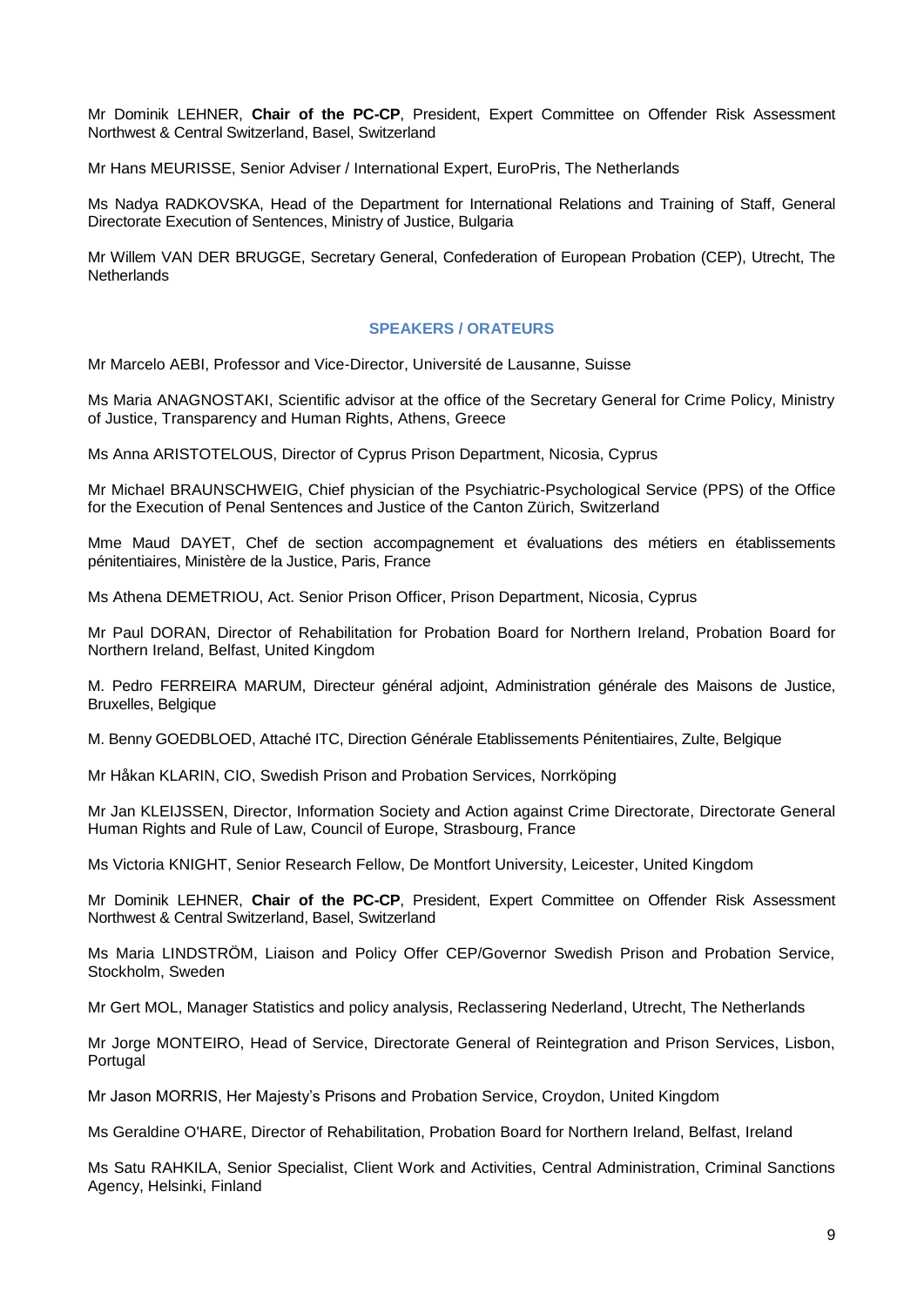Mr Jan-Erik SANDLIE, Deputy Director General, Directorate of Norwegian Correctional Service, Lommedalen, Norway

Ms Deborah THOMPSON, Policy Advisor, Reclassering Nederland, Rhoon, The Netherlands

Ms Agathi VALANIDOU, Dr, Assistant Director of the Mental Health Department of the Central Prison, Prison Department, Nicosia, Cyprus

Mr Steven VAN DE STEENE, Technology for Corrections Expert & Researcher, Smart Corrections, Aalter, **Belgium** 

Mr Jan Steven VAN WINGERDEN, CEO, ODSecurity, Leeuwarden, The Netherlands

### **COUNCIL OF EUROPE / CONSEIL DE L'EUROPE**

### **COUNCIL OF EUROPE COMMITTEES AND MECHANISMS / COMITÉS ET MÉCANISMES DU CONSEIL DE L'EUROPE**

**EUROPEAN COMMITTEE ON CRIME PROBLEMS (CDPC) / COMITÉ EUROPÉEN POUR LES PROBLÈMES CRIMINELS (CDPC)**

Ms Marjoiry BONN, Senior Legal Adviser, Ministry of Justice and Security, The Hague, The Netherlands

#### **COUNCIL FOR PENOLOGICAL CO-OPERATION (PC-CP) / CONSEIL DE COOPÉRATION PÉNOLOGIQUE (PC-CP)**

Ms Martina BARIĆ, Head of Service for Special Treatment Programs, Ministry of Justice, Prison System Directorate, Head Office, Republic of Croatia

Mme Nathalie BOISSOU, Directrice des services pénitentiaires, (administration pénitentiaire française), Coordinatrice thématique adjointe au sein du programme El PAcCTO (Programme européen de Lutte contre la criminalité organisée transnationale) Madrid, Espagne

Mme Annie DEVOS, Administratrice générale des Maisons de Justice, Fédération Wallonie- Bruxelles, Belgique

Mme Anna FERRARI \*\*\*APOLOGISED/EXCUSÉE\*\*\* Magistrat, Ministère de la Justice, Département pour la Justice des Enfants, et les Mesures appliquées dans la Communauté, Direction Générale de l'exécution pénale de la Probation, Rome, Italie

Mr Robert FRIŠKOVEC, Secretary, International Co-operation, Prison Administration, Ljubljana, Republic of Slovenia

Mr Attila JUHÁSZ, **Vice-Chair of the PC-CP**, Prison Governor, Senior member, Heves County Penal Institute, Hungary

Mr Nikolaos KOULOURIS, Assistant Professor in Social Policy and Offenders' Custodial and Non-Custodial Treatment, Department of Social Administration and Political Science, Democritus University of Thrace, Komotini, Greece

Mr Dominik LEHNER, **Chair of the PC-CP**, President, Expert Committee on Offender Risk Assessment Northwest & Central Switzerland, Basel, Switzerland

Ms Nadya RADKOVSKA, Head of the Department for International Relations and Training of Staff, General Directorate Execution of Sentences, Ministry of Justice, Bulgaria